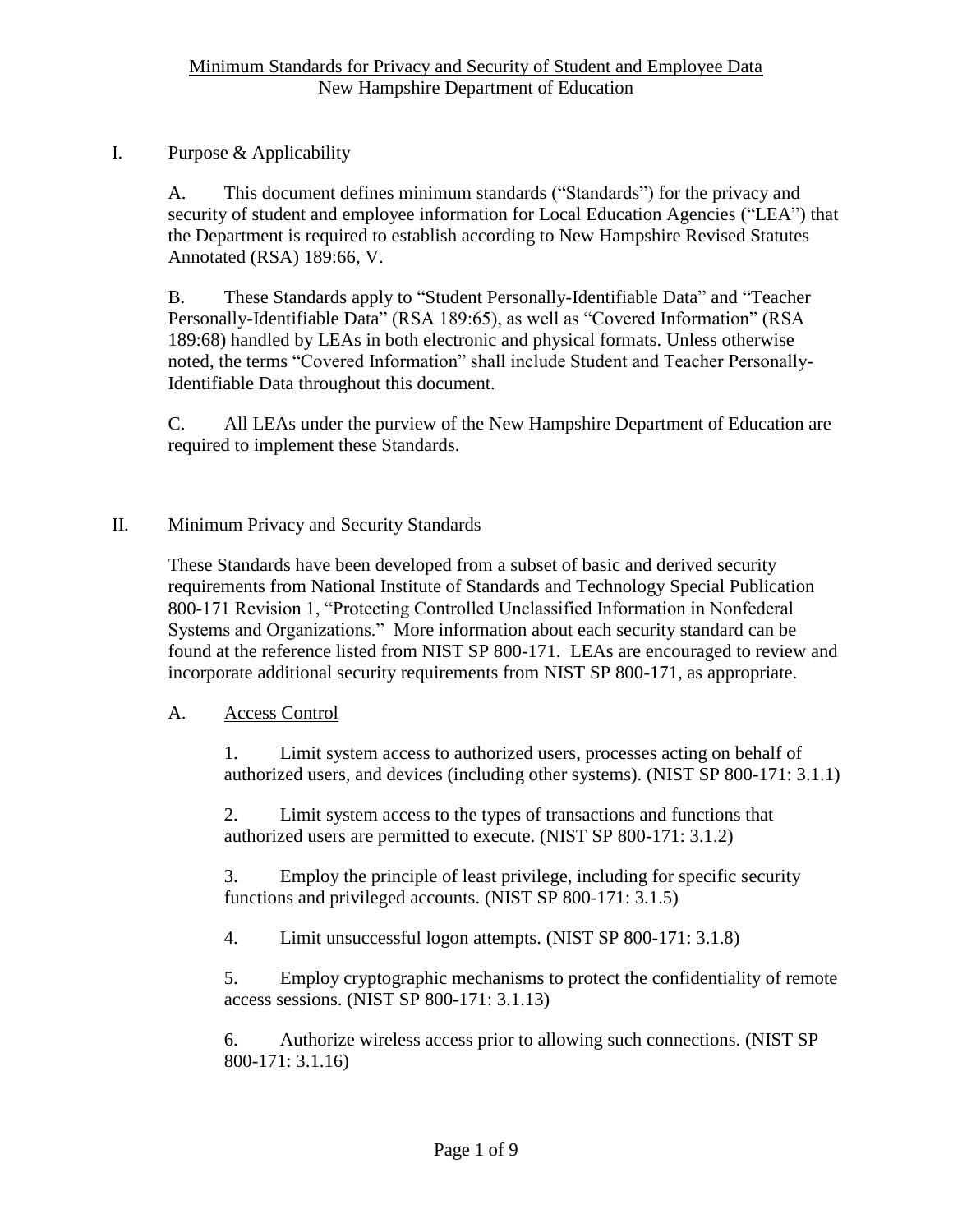7. Protect wireless access using authentication and encryption. (NIST SP 800-171: 3.1.17)

### B. Awareness and Training

1. Ensure that managers, systems administrators, and users of organizational systems are made aware of the security risks associated with their activities and of the applicable policies, standards, and procedures related to the security of those systems. (NIST SP 800-171: 3.2.1)

2. Ensure that personnel are trained to carry out their assigned information security-related duties and responsibilities. (NIST SP 800-171: 3.2.2)

### C. Audit and Accountability

1. Create and retain system audit logs and records to the extent needed to enable the monitoring, analysis, investigation, and reporting of unlawful or unauthorized system activity. (NIST SP 800-171: 3.3.1)

2. Ensure that the actions of individual system users can be uniquely traced to those users so they can be held accountable for their actions. (NIST SP 800- 171: 3.3.2)

### D. Configuration Management

1. Establish and maintain baseline configurations and inventories of organizational systems (including hardware, software, firmware, and documentation) throughout the respective system development life cycles. (NIST SP 800-171: 3.4.1)

2. Establish and enforce security configuration settings for information technology products employed in organizational systems. (NIST SP 800-171: 3.4.2)

3. Restrict, disable, or prevent the use of nonessential programs, functions, ports, protocols, and services. (NIST SP 800-171: 3.4.7)

## E. Identification and Authentication

1. Identify system users, processes acting on behalf of users, and devices. (NIST SP 800-171: 3.5.1)

2. Authenticate (or verify) the identities of users, processes, or devices, as a prerequisite to allowing access to organizational systems. (NIST SP 800-171: 3.5.2)

3. Enforce a minimum password complexity and change of characters when new passwords are created. (NIST SP 800-171: 3.5.7)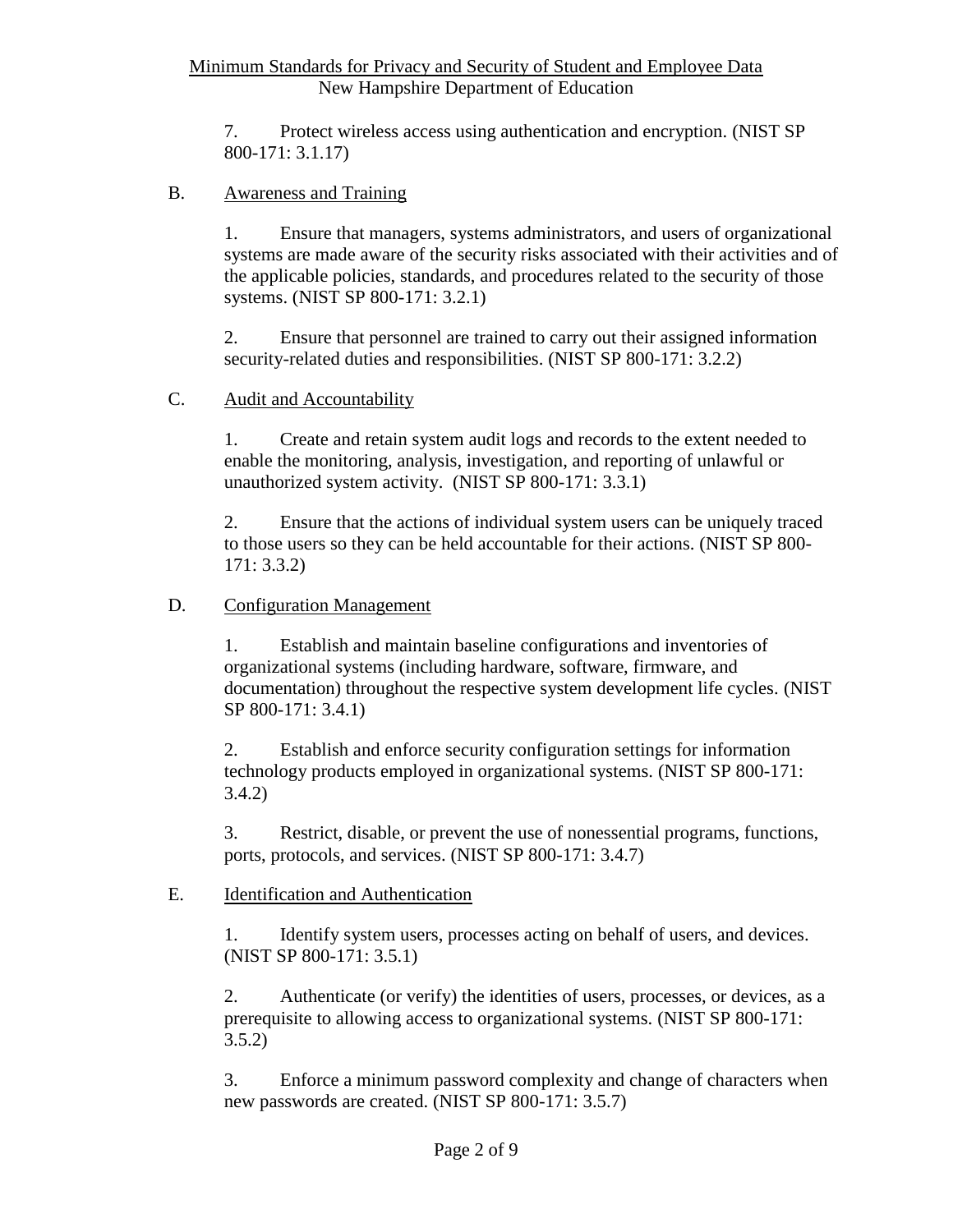## F. Incident Response

1. Establish an operational incident-handling capability for organizational systems that includes preparation, detection, analysis, containment, recovery, and user response activities. (NIST SP 800-171: 3.6.1)

2. Track, document, and report incidents to designated officials and/or authorities both internal and external to the organization. (NIST SP 800-171: 3.6.2)

# G. Maintenance

1. Perform maintenance on organizational systems. (NIST SP 800-171: 3.7.1)

2. Provide controls on the tools, techniques, mechanisms, and personnel used to conduct system maintenance. (NIST SP 800-171: 3.7.2)

3. Ensure equipment removed for off-site maintenance is sanitized of any Covered Information in accordance with NIST SP 800-88 Revision 1. (NIST SP 800-171: 3.7.3)

# H. Media Protection

1. Protect (i.e., physically control and securely store) system media containing Covered Information, both paper and digital. (NIST SP 800-171: 3.8.1)

2. Limit access to Covered Information on system media to authorized users. (NIST SP 800-171: 3.8.2)

3. Sanitize or destroy system media containing Covered Information in accordance with NIST SP 800-88 Revision 1 before disposal or release for reuse. (NIST SP 800-171: 3.8.3)

4. Control access to media containing Covered Information and maintain accountability for media during transport outside of controlled areas. (NIST SP 800-171: 3.8.5)

# I. Personnel Security

1. Screen individuals prior to authorizing access to organizational systems containing Covered Information. (NIST SP 800-171: 3.9.1)

2. Ensure that organizational systems containing Covered Information are protected during and after personnel actions such as terminations and transfers. (NIST SP 800-171: 3.9.2)

J. Physical Protection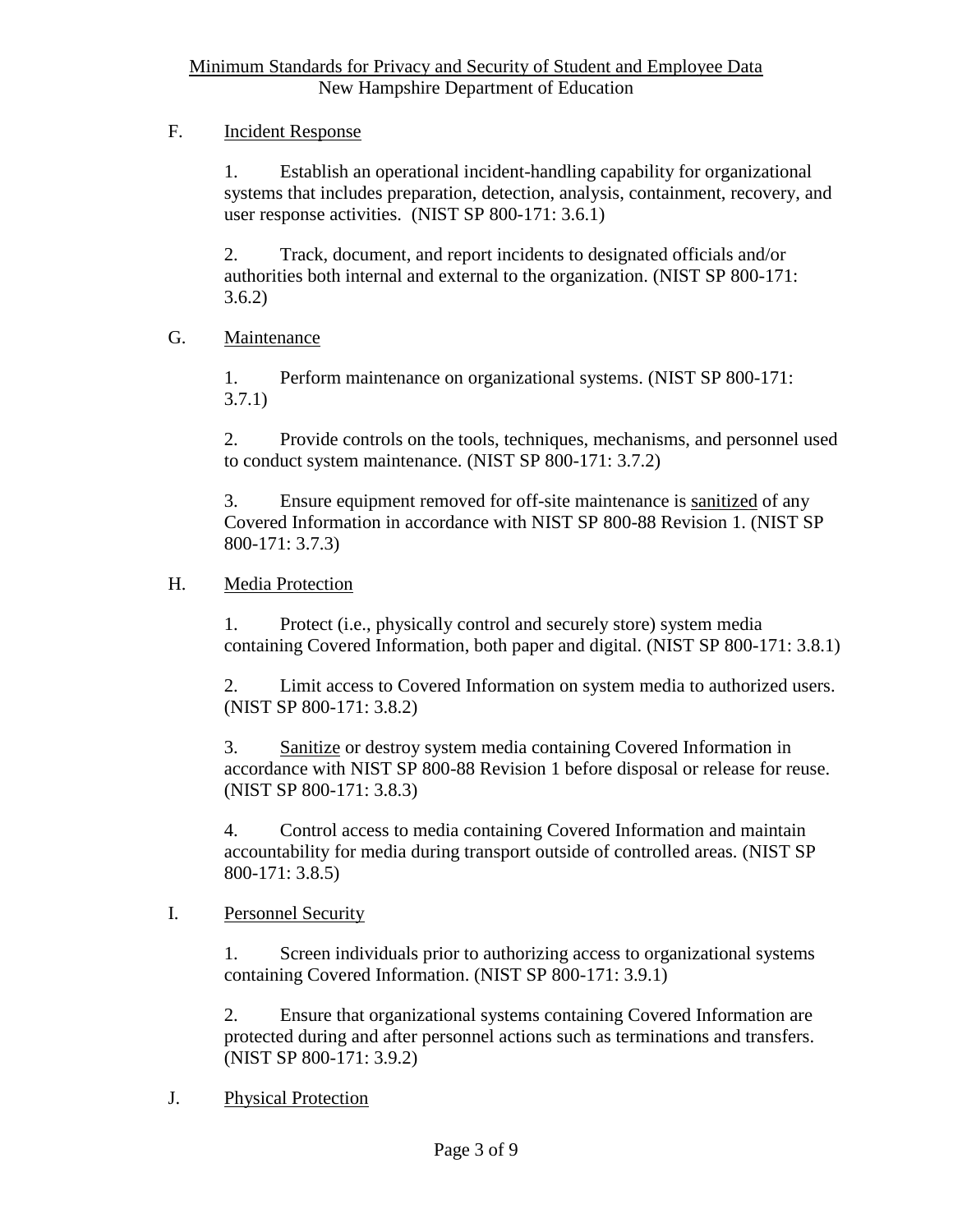1. Limit physical access to organizational systems, equipment, and the respective operating environments to authorized individuals. (NIST SP 800-171: 3.10.1)

2. Protect and monitor the physical facility and support infrastructure for organizational systems. (NIST SP 800-171: 3.10.2)

### K. Risk Assessment

1. Periodically assess the risk to organizational operations (including mission, functions, image, or reputation), organizational assets, and individuals, resulting from the operation of organizational systems and the associated processing, storage, or transmission of Covered Information. (NIST SP 800-171: 3.11.1)

2. Scan for vulnerabilities in organizational systems and applications periodically and when new vulnerabilities affecting those systems and applications are identified. (NIST SP 800-171: 3.11.2)

3. Remediate vulnerabilities in accordance with risk assessments. (NIST SP 800-171: 3.11.3)

### L. Security Assessment

1. Periodically assess the security controls in organizational systems to determine if the controls are effective in their application. (NIST SP 800-171: 3.12.1)

2. Develop and implement plans of action designed to correct deficiencies and reduce or eliminate vulnerabilities in organizational systems. (NIST SP 800- 171: 3.12.2)

3. Monitor security controls on an ongoing basis to ensure the continued effectiveness of the controls. (NIST SP 800-171: 3.12.3)

#### M. System and Communications Protection

1. Monitor, control, and protect communications (i.e., information transmitted or received by organizational systems) at the external boundaries and key internal boundaries of organizational systems. (NIST SP 800-171: 3.13.1)

2. Deny network communications traffic by default and allow network communications traffic by exception (i.e., deny all, permit by exception). (NIST SP 800-171: 3.13.6)

3. Protect the confidentiality of Covered Information at rest. (NIST SP 800- 171: 3.13.16)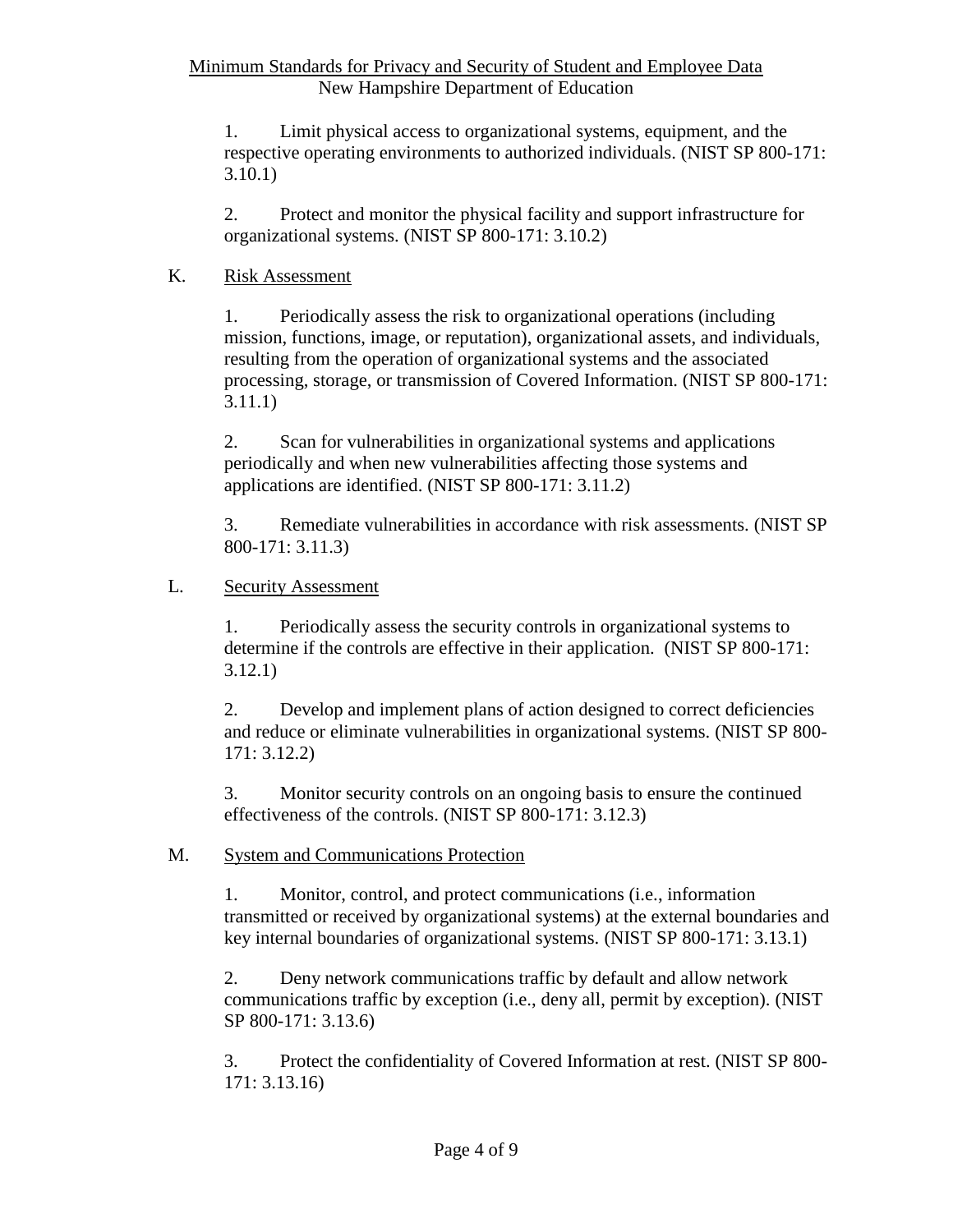### N. System and Information Integrity

1. Identify, report, and correct system flaws in a timely manner. (NIST SP 800-171: 3.14.1)

2. Provide protection from malicious code (i.e. Antivirus and Antimalware) at designated locations within organizational systems. (NIST SP 800-171: 3.14.2)

3. Monitor system security alerts and advisories and take action in response. (NIST SP 800-171: 3.14.3)

4. Update malicious code protection mechanisms when new releases are available. (NIST SP 800-171: 3.14.4)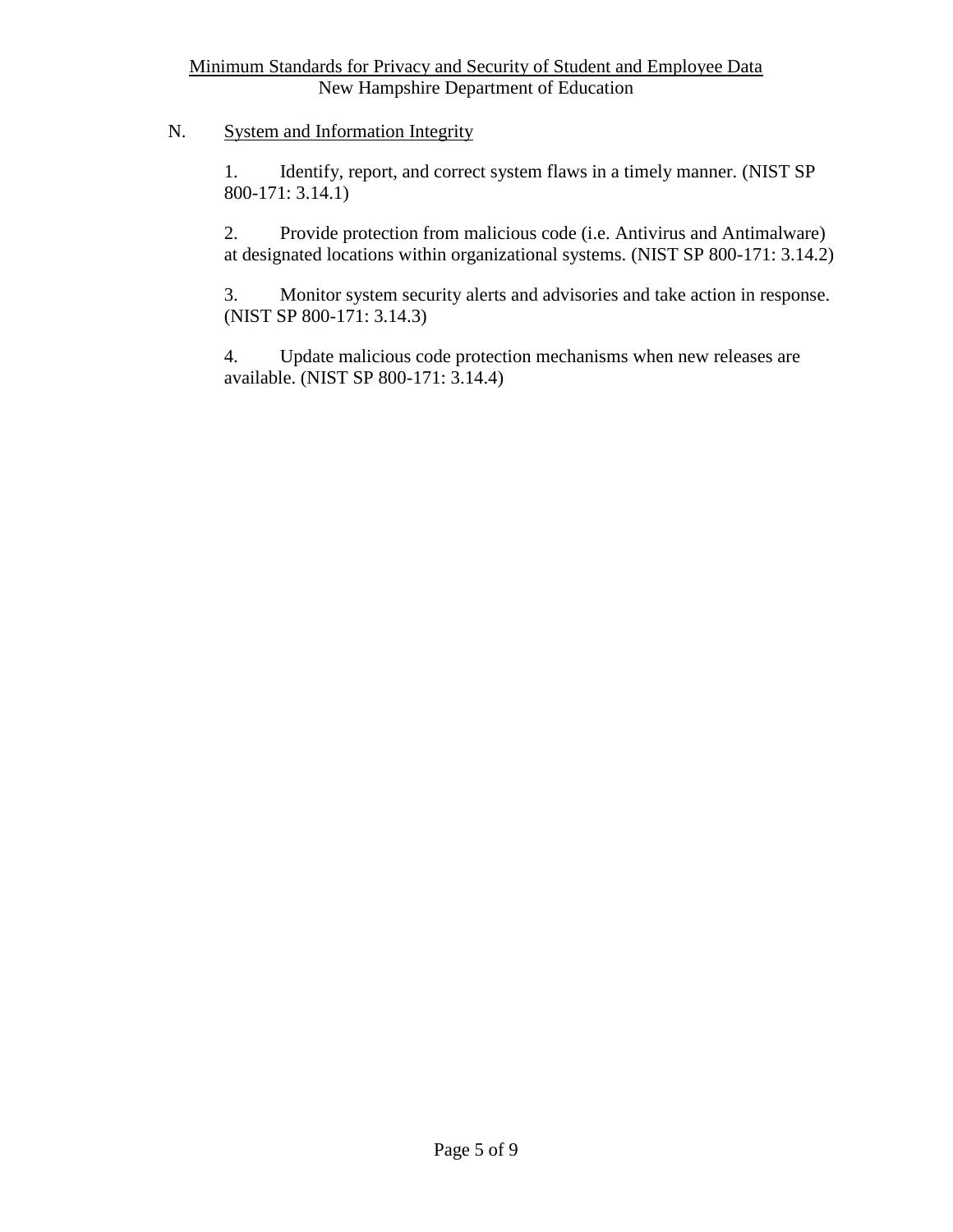# **APPENDIX A**

| authentication                   | Verifying the identity of a user, process, or device, often<br>as a prerequisite to allowing access to resources in a<br>system.                                                                                                                                                                                                                                              |
|----------------------------------|-------------------------------------------------------------------------------------------------------------------------------------------------------------------------------------------------------------------------------------------------------------------------------------------------------------------------------------------------------------------------------|
| availability                     | Ensuring timely and reliable access to and use of information.                                                                                                                                                                                                                                                                                                                |
| confidentiality                  | Preserving authorized restrictions on information access and<br>disclosure, including means for protecting personal privacy<br>and proprietary information.                                                                                                                                                                                                                   |
| configuration settings           | The set of parameters that can be changed in hardware,<br>software, or firmware that affect the security posture and/or<br>functionality of the system.                                                                                                                                                                                                                       |
| external system                  | A system or component of a system that is outside of the<br>authorization boundary established by the organization and for<br>which the organization typically has no direct control over the<br>application of required security controls or the assessment of<br>security control effectiveness.                                                                            |
| external system service          | A system service that is implemented outside of the<br>authorization boundary of the organizational system (i.e., a<br>service that is used by, but not a part of, the organizational<br>system) and for which the organization typically has no direct<br>control over the application of required security controls or the<br>assessment of security control effectiveness. |
| external system service provider | A provider of external system services to an organization<br>through a variety of consumer-producer relationships<br>including but not limited to: joint ventures; business<br>partnerships; outsourcing arrangements (i.e., through<br>contracts, interagency agreements, lines of business<br>arrangements); licensing agreements; and/or supply chain<br>exchanges.        |
| external network                 | A network not controlled by the organization.                                                                                                                                                                                                                                                                                                                                 |
| incident                         | An occurrence that actually or potentially jeopardizes the<br>confidentiality, integrity, or availability of a system or the<br>information the system processes, stores, or transmits or that<br>constitutes a violation or imminent threat of violation of<br>security policies, security procedures, or acceptable use<br>policies.                                        |
| information                      | Any communication or representation of knowledge such as<br>facts, data, or opinions in any medium or form, including<br>textual, numerical, graphic, cartographic, narrative, or<br>audiovisual.                                                                                                                                                                             |
| information security             | The protection of information and information systems from<br>unauthorized access, use, disclosure, disruption, modification,                                                                                                                                                                                                                                                 |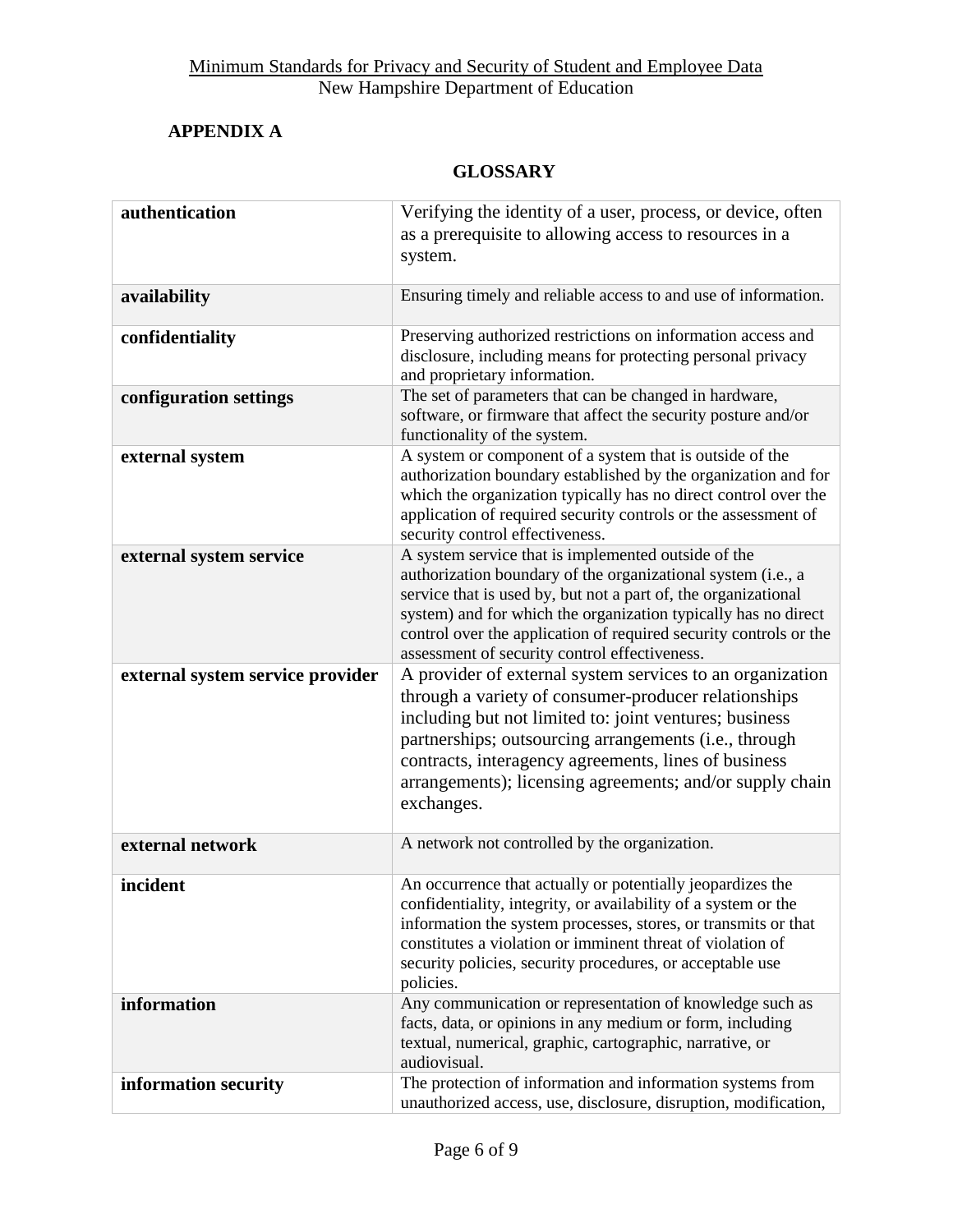|                            | or destruction in order to provide confidentiality, integrity, and<br>availability.                                                                                                                                                                                                                                                                                                                                                                                                                                                                                                                                                                                                                                                                                                                                                                                                                             |
|----------------------------|-----------------------------------------------------------------------------------------------------------------------------------------------------------------------------------------------------------------------------------------------------------------------------------------------------------------------------------------------------------------------------------------------------------------------------------------------------------------------------------------------------------------------------------------------------------------------------------------------------------------------------------------------------------------------------------------------------------------------------------------------------------------------------------------------------------------------------------------------------------------------------------------------------------------|
| information system         | A discrete set of information resources organized for the<br>collection, processing, maintenance, use, sharing,<br>dissemination, or disposition of information.                                                                                                                                                                                                                                                                                                                                                                                                                                                                                                                                                                                                                                                                                                                                                |
| information technology     | Any equipment or interconnected system or subsystem of<br>equipment that is used in the automatic acquisition, storage,<br>manipulation, management, movement, control, display,<br>switching, interchange, transmission, or reception of data or<br>information by the executive agency. For purposes of the<br>preceding sentence, equipment is used by an executive agency<br>if the equipment is used by the executive agency directly or is<br>used by a contractor under a contract with the executive<br>agency which: (i) requires the use of such equipment; or (ii)<br>requires the use, to a significant extent, of such equipment in<br>the performance of a service or the furnishing of a product.<br>The term information technology includes computers,<br>ancillary equipment, software, firmware, and similar<br>procedures, services (including support services), and related<br>resources. |
| integrity                  | Guarding against improper information modification or<br>destruction, and includes ensuring information non-<br>repudiation and authenticity.                                                                                                                                                                                                                                                                                                                                                                                                                                                                                                                                                                                                                                                                                                                                                                   |
| internal network           | A network where establishment, maintenance, and<br>provisioning of security controls are under the direct control<br>of organizational employees or contractors; or the<br>cryptographic encapsulation or similar security technology<br>implemented between organization-controlled endpoints,<br>provides the same effect (with regard to confidentiality and<br>integrity). An internal network is typically organization-<br>owned, yet may be organization-controlled while not being<br>organization-owned.                                                                                                                                                                                                                                                                                                                                                                                               |
| least privilege            | The principle that a security architecture should be<br>designed so that each entity is granted the minimum<br>system resources and authorizations that the entity needs<br>to perform its function.                                                                                                                                                                                                                                                                                                                                                                                                                                                                                                                                                                                                                                                                                                            |
| media                      | Physical devices or writing surfaces including, but not limited<br>to, magnetic tapes, optical disks, magnetic disks, Large-Scale<br>Integration (LSI) memory chips, and printouts (but not<br>including display media) onto which information is recorded,<br>stored, or printed within a system.                                                                                                                                                                                                                                                                                                                                                                                                                                                                                                                                                                                                              |
| multifactor authentication | Authentication using two or more different factors to achieve<br>authentication. Factors include something you know (e.g.,<br>PIN, password); something you have (e.g., cryptographic<br>identification device, token); or something you are (e.g.,<br>biometric).                                                                                                                                                                                                                                                                                                                                                                                                                                                                                                                                                                                                                                              |
| network                    | A system implemented with a collection of interconnected<br>components. Such components may include routers, hubs,                                                                                                                                                                                                                                                                                                                                                                                                                                                                                                                                                                                                                                                                                                                                                                                              |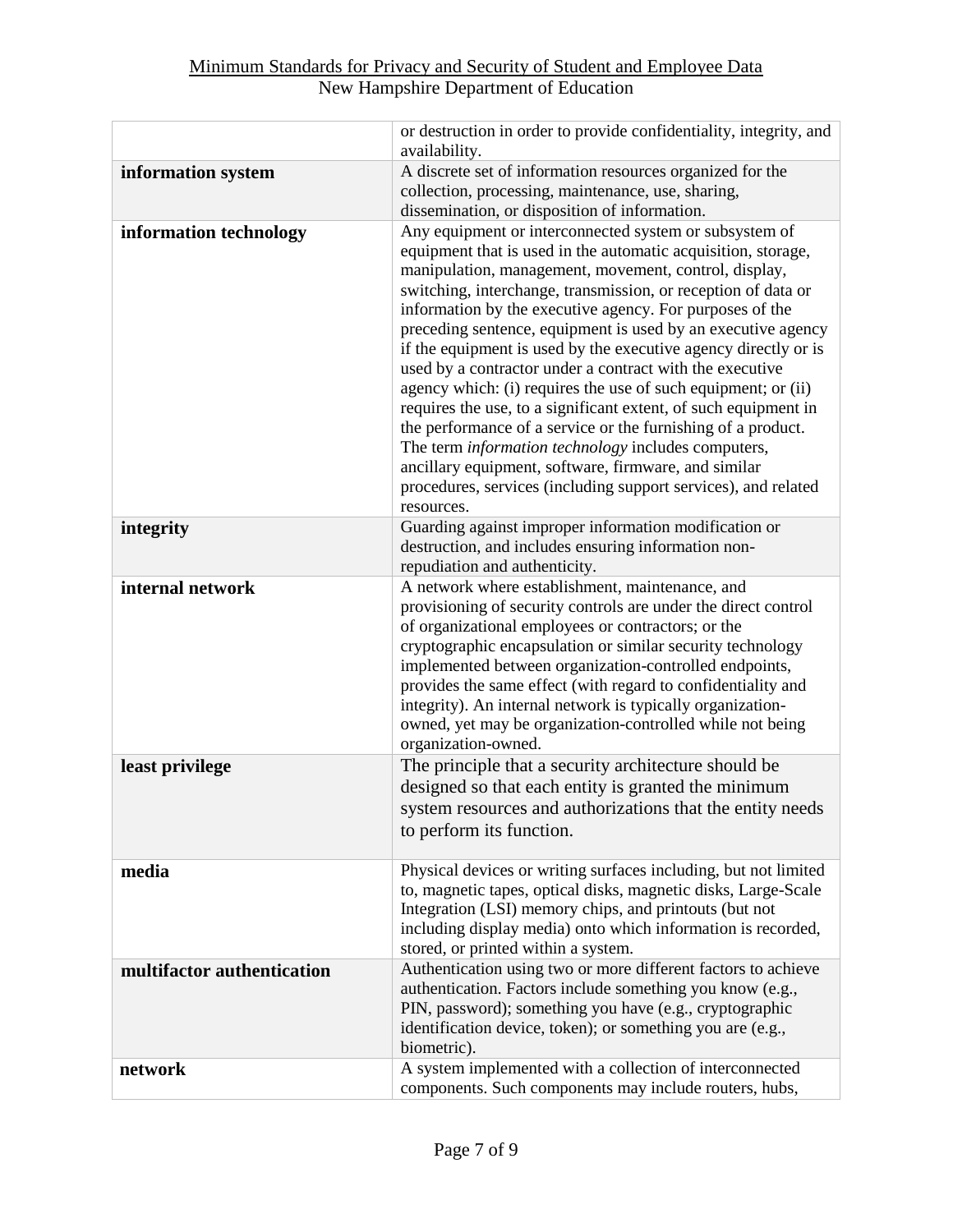|                             | cabling, telecommunications controllers, key distribution<br>centers, and technical control devices.                                                                                                                                                                                                                                                                                                                                                                                                                                                                              |
|-----------------------------|-----------------------------------------------------------------------------------------------------------------------------------------------------------------------------------------------------------------------------------------------------------------------------------------------------------------------------------------------------------------------------------------------------------------------------------------------------------------------------------------------------------------------------------------------------------------------------------|
| network access              | Access to a system by a user (or a process acting on behalf of<br>a user) communicating through a network (e.g., local area<br>network, wide area network, Internet).                                                                                                                                                                                                                                                                                                                                                                                                             |
| privileged account          | A system account with authorizations of a privileged user.                                                                                                                                                                                                                                                                                                                                                                                                                                                                                                                        |
| privileged user             | A user that is authorized (and therefore, trusted) to perform<br>security-relevant functions that ordinary users are not<br>authorized to perform.                                                                                                                                                                                                                                                                                                                                                                                                                                |
| remote access               | Access to an organizational system by a user (or a process<br>acting on behalf of a user) communicating through an external<br>network (e.g., the Internet).                                                                                                                                                                                                                                                                                                                                                                                                                      |
| risk                        | A measure of the extent to which an entity is threatened by a<br>potential circumstance or event, and typically a function of: (i)<br>the adverse impacts that would arise if the circumstance or<br>event occurs; and (ii) the likelihood of occurrence.<br>System-related security risks are those risks that arise from the<br>loss of confidentiality, integrity, or availability of information<br>or systems. Such risks reflect the potential adverse impacts to<br>organizational operations, organizational assets, individuals,<br>other organizations, and the Nation. |
| risk assessment             | The process of identifying risks to organizational operations<br>(including mission, functions, image, reputation),<br>organizational assets, individuals, other organizations, and the<br>Nation, resulting from the operation of a system.<br>Part of risk management, incorporates threat and vulnerability<br>analyses, and considers mitigations provided by security<br>controls planned or in place. Synonymous with risk analysis.                                                                                                                                        |
| sanitization                | Actions taken to render data written on media unrecoverable<br>by both ordinary and, for some forms of sanitization,<br>extraordinary means.<br>Process to remove information from media such that data<br>recovery is not possible. It includes removing all classified<br>labels, markings, and activity logs.                                                                                                                                                                                                                                                                  |
| security control            | A safeguard or countermeasure prescribed for a system or an<br>organization designed to protect the confidentiality, integrity,<br>and availability of its information and to meet a set of defined<br>security requirements.                                                                                                                                                                                                                                                                                                                                                     |
| security control assessment | The testing or evaluation of security controls to determine the<br>extent to which the controls are implemented correctly,<br>operating as intended, and producing the desired outcome with<br>respect to meeting the security requirements for a system or<br>organization.                                                                                                                                                                                                                                                                                                      |
| system component            | A discrete, identifiable information technology asset<br>(hardware, software, firmware) that represents a building                                                                                                                                                                                                                                                                                                                                                                                                                                                                |